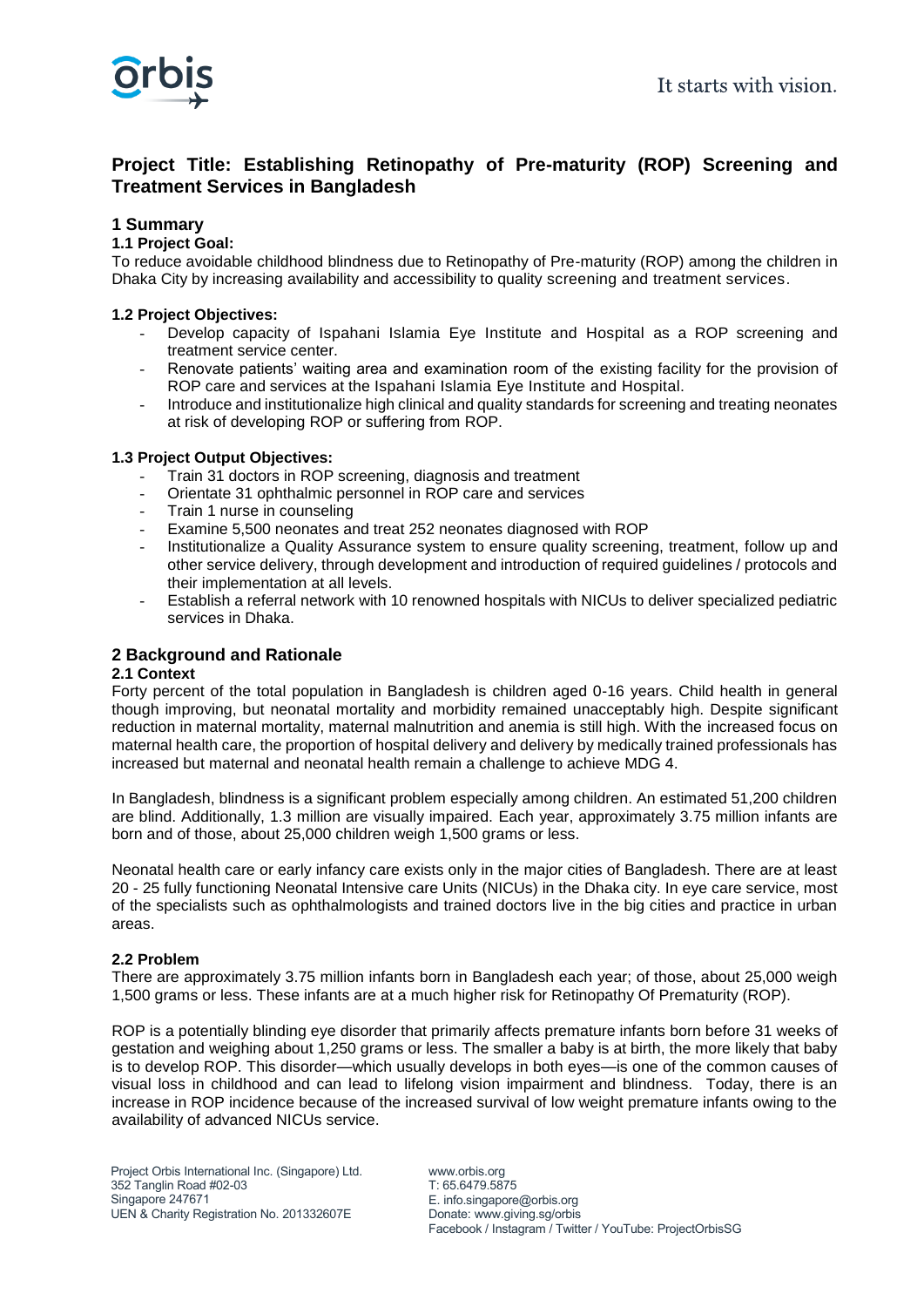

There are about 20–25 NICUs/PICUs in Dhaka City of which 50% of them are medium/small size. Most of the Neonatologists, Ophthalmologists and parents are not optimally aware of the severity of the problem and pattern of condition. Most of the facilities lack trained, experience nurses and required supporting instruments.

The proposed partner is in Dhaka, the capital city of Bangladesh and has many years of experience in eye care service delivery sectors and therefore can easily develop effective mechanisms to provide timely services to those affected newborn babies coming from the surrounding NICUs. If this is not done, the baby's visions and their upcoming future productive years will be lost forever.

## **3 Project Partners**

## **3.1 Analysis of Experience and Current Capacity of Main Collaborating Partner**

Ispahani Islamia Eye Institute and Hospital is a non-profit organization founded in 1960 by a local philanthropist Mr. M. A. Ispahani.

Ispahani Islamia Eye Institute and Hospital as an accredited postgraduate ophthalmology-training institute also offers training courses such as; one year ophthalmic residency training program, one year Diploma in Ophthalmology (DO), twelve-week IOL-microsurgery training program, 8 weeks clinical training course in cornea and 15 month long fellowship program. Among these, the cornea training program was established with ORBIS's support.

The first three ORBIS Flying Eye Hospital-based eye care training and treatment programs in Bangladesh (1985, 1989 and 1991) were successfully hosted by Islamia Eye Hospital. Since the inception of ORBIS programs in Bangladesh and the establishment of ORBIS's country office in 2000, the IEH has organized several international seminars, symposiums and workshops on different ophthalmic sub-specialties in Dhaka where dedicated groups of volunteer eye-care professionals from global premiere eye hospitals and teaching institutions were in attendance along with national level renowned ophthalmic professionals.

In 2003, ORBIS collaborated with IEH to develop the training and service delivery capacity of its existing cornea unit through a comprehensive four years project. At present, IEH is partnering with ORBIS in the provision of quality cataract and refractive error services to underserved marginalized populations under the project: '*Creating access to eye care services for rural people*'.

The proposed project will provide support to the huge unmet need for ROP services in Bangladesh by establishing one new ROP screening and service center at Ispahani Islamia Eye Institute and hospital in Dhaka under the ORBIS-Bangladesh National Childhood Blindness Initiative focusing on providing muchneeded quality eye care services for underserved communities.

## **3.2 Other Project Partners**

The following ten Neonatal Intensive Care Units (NICUs) in different Hospitals in Dhaka will be collaborating with the Ispahani Islamia Eye hospital (base hospital) for screening and treatment service to ROP cases:

- Bangabandhu Sheikh Mujib Medical University (BSMMU)
- Dhaka Medical College Hospital
- BIRDEM General Hospital and Ibrahim Medical College
- Apollo Hospitals
- Square Hospitals
- United Hospitals
- Ayesha Memorial Specialized Hospital
- Institute of Maternal & Child Health
- Institute of Child Health and Dhaka Shishu Hospital
- Holy Family Red Crescent Medical College Hospital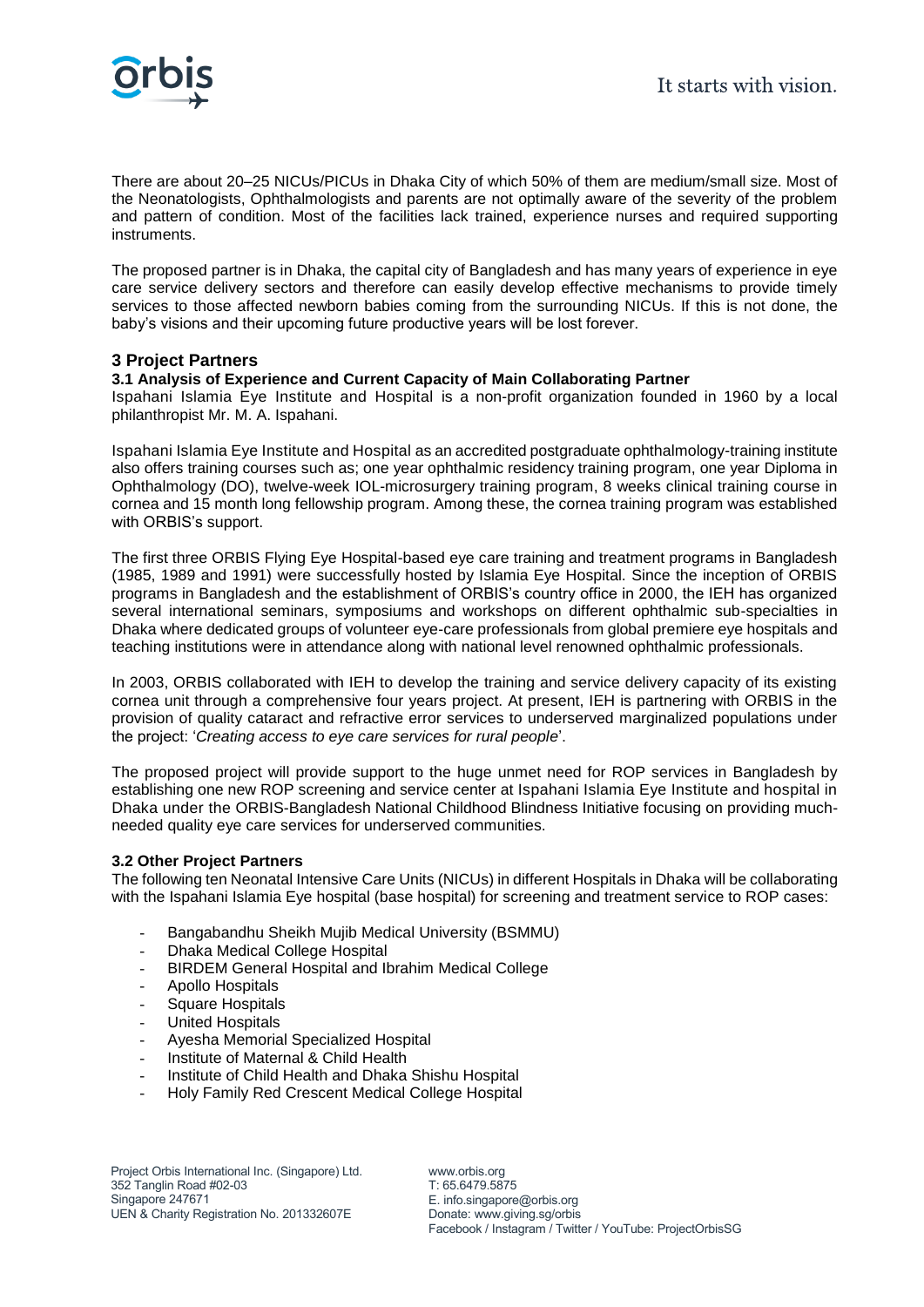One neonatologist usually attends to every neonate at birth during delivery period in most of the above listed hospitals. The neonatologists also visit to every neonate at least three times in a day by roster during postnatal period. But there is no provision for ROP screening and service.

# **4 Program Strategy**

| SI# |                                                 | Ye: | N٥ |
|-----|-------------------------------------------------|-----|----|
|     | <b>Rural Eye Care</b>                           |     |    |
| 2   | Training                                        |     |    |
| 3   | <b>Institutional Development</b>                |     |    |
|     | <b>Healthcare Technology</b>                    |     |    |
| 5   | <b>Healthcare Financing</b>                     |     |    |
| 6   | Advocacy                                        |     |    |
|     | <b>Public Awareness and Community Education</b> |     |    |

ORBIS has been working with partners and established seven specialized eye care centers for children in some districts. As part of the Bangladesh National Childhood Blindness Program, ORBIS has planned to establish the first ROP Screening and Treatment Service center in the country to address this emerging issue.

Since Ispahani Islamia Eye Institute and Hospital has a well-established retina sub-specialty department and is also trying to provide limited ROP services in collaboration with few Neonatal Intensive Care Units (NICUs) in Dhaka City, ORBIS will facilitate and support Ispahani Islamia Eye Institute and Hospital and some selected NICUs to implement a five year long ROP project in Bangladesh.

Through a multi-year project, ORBIS plans to strengthen the capacity of partner Ispahani Islamia Eye Institute and Hospital by providing appropriate training to ophthalmologists and other medical staff/technicians; supporting the installation of modern/updated equipment needed for the provision of quality ROP screening and services; and incorporating appropriate policies/ guidelines in order to provide affordable services to underserved populations.

The partner will contribute to the prevention of childhood blindness due to ROP by taking preventive and other measures such as organizing pediatric eye care awareness programs at different levels, training and orientation of medical staff of different levels, conducting focused medical and other interventions , generating appropriate tools for ROP service promotion as well as by establishing strong referral linkages with Neonatal Intensive Care Units (NICUs) in Dhaka City.

ORBIS will work closely with its partner to adapt various tools, guidelines and systems, ensure quality and help setting standard for ROP service delivery. During the project life, specific research and joint studies will be conducted to create evidence on ROP interventions, operational strategies including NICU's performance to incorporate this work into the broader childhood blindness program in Bangladesh.

- Expansion of facility at the retina department of the hospital to screen and treat ROP cases. The partner will allocate required spaces for ROP care and service in the base hospital.
- Strengthening of capacity of Medical Officers and other clinical staff of NICUs and selected collaborating hospitals.
- Development of appropriate human resources for ROP screening and treatment services at the hospital by training ophthalmologists, orienting nurses and paramedics. ORBIS will deploy and utilize all its strategic tools to transfer updated skills and knowledge to partners through hospital-based programs, fellowship training, ophthalmic telemedicine Cyber-Sight and E-Consultation/ Learning, Flying Eye Hospital Program and continued medical education opportunities, etc.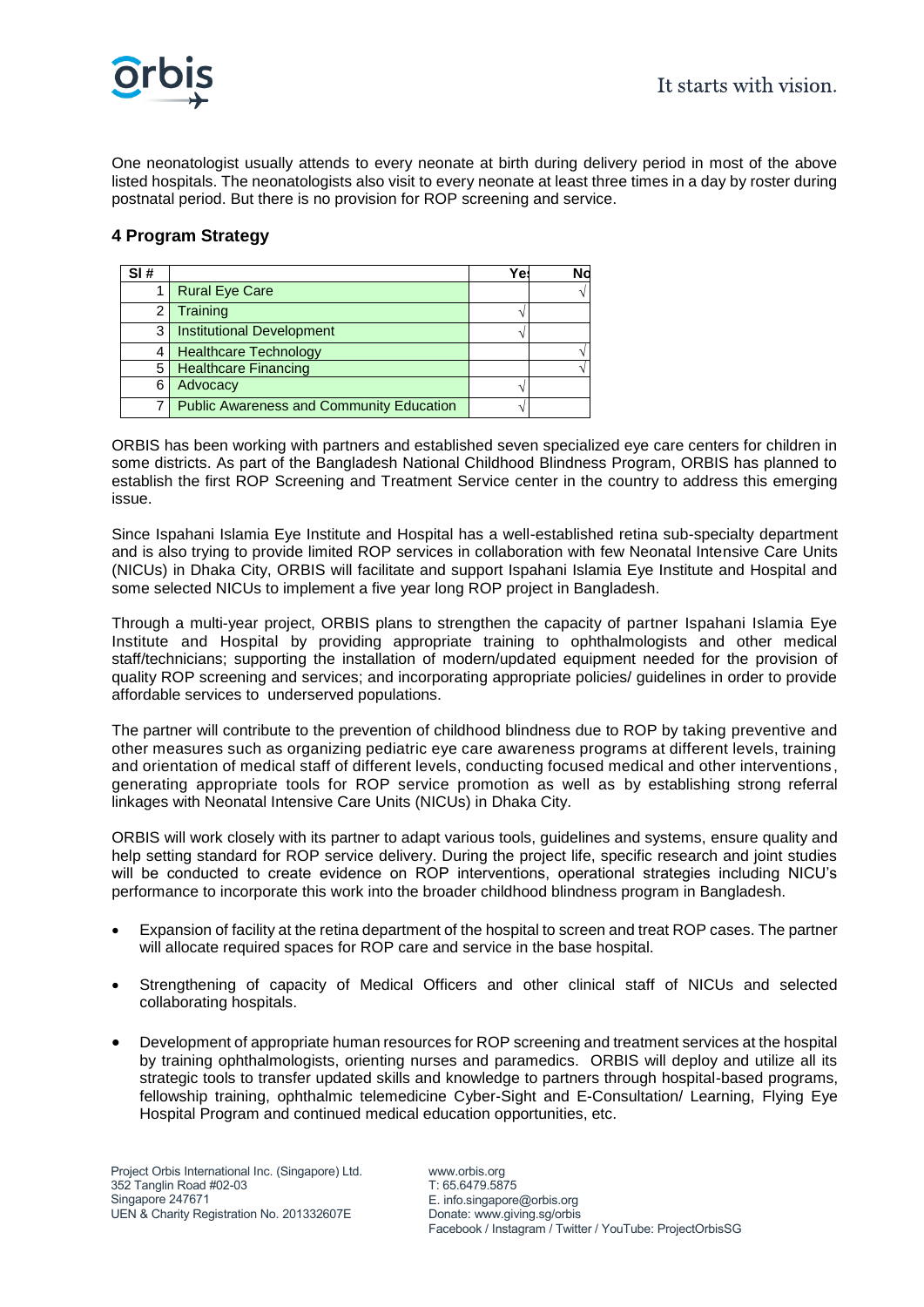

- Provision of necessary equipment (RetCam, Portable Diode Indirect LASER, Portable wireless Indirect Ophthalmoscope and accessories etc.) for delivery of quality ROP screening and treatment services at the hospital.
- Study of current situation needs and gaps of the selected / proposed NICUs through a baseline survey to support and inform project implementation and activities to build an effective service delivery network.
- Provision of portable RetCam with a wifi device to IEH for consultation during screening at NICUs by the junior consultant so that he/she can consult with senior colleagues for confirmation. Complicated medical cases requiring diagnostic confirmation will be presented to the retina specialist at the base hospital through images captured by the RetCam in the NICUs. This system will not only provide muchneeded support for screening activities, but will also prove to be cost effective in the provision of proper treatment for ROP cases. It will save valuable staff time, and a considerable number of patients may not require going to the base hospital for ROP screening.
- Provision of a vehicle to the partner so that the ROP management team can easily carry the **RetCam**, portable LASER and other essential instruments to the NICUs during screening and laser treatment of neonates. The **RetCam supplying vendor** will be responsible for providing equipment maintenance services throughout the project period and post project completion.
- Development of M&E, Management Information System (MIS) and Quality Assurance system and feedback mechanism. A database will be created and periodically/ quarterly analyzed for quality of services evaluation.
- In the beginning of project implementation, ORBIS Bangladesh, senior management and clinical staff of the partner will set the screening strategy and work-plan in a meeting organized at the partner hospital. The partner will also set the follow-up mechanism as per the clinical expectation and also following the baseline finding
- Research questions and operational research generated through the above information systems will be utilized as part of project work. Research/study findings will be used for conducting advocacy involving IEH and NICUs, local NGOs and INGOs, government officials and other health professionals to increase awareness about ROP care and services in Bangladesh.

# **5 Sustainability**

At present, IEH can recover almost all operational costs as it generates significant amounts of income from fees associated with different ophthalmic training courses, long-term fellowship programs, academic courses and patient consultations and surgeries. They also receive regular financial support from philanthropists, other international eye NGOs and Standard Chartered Bank for development and expansion of eye care programs.

By implementing ORBIS's comprehensive eye care capacity building approach and with ongoing technical and managerial support and monitoring from ORBIS, the project will be able to establish high quality ROP screening and services in Dhaka. With an increasing demand for ROP care in the Dhaka city, IEH is expected to receive an increasing number of patients in the coming years, which will generate additional income and cost recovery avenues for the partner hospital.

ORBIS will gradually decrease its financial support and the partner hospital will increase its contribution over the course of project implementation. At the end of the project, this ROP Screening and Service center is expected to pick-up a significant percent of the recurrent costs of the services that are developed during the project period.